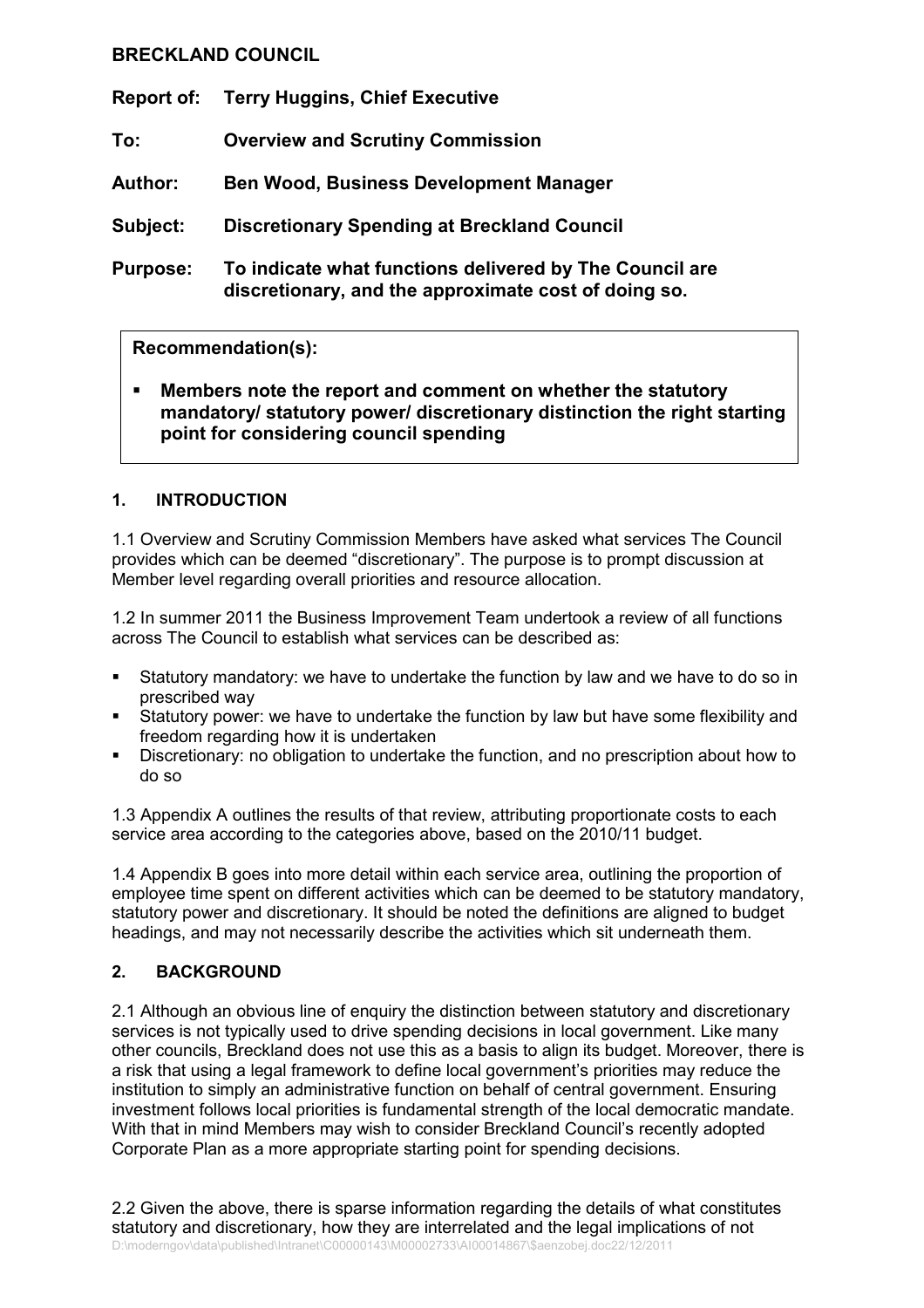undertaking the latter. An example of this is some of the functions carried out by Human Resources. They may not be statutory activities, but their removal could have significant legal implications for the authority.

2.3 Similarly, whilst there may be a statutory requirement for the Council to provide a function, such as the Scrutiny function, the Council often has discretion over what level of service it provides. For that reason, three categories were identified (set out in 1.2 above) which attempt to describe roughly where a service or function may 'fit'. These are somewhat simplistic but are presented here as a starting point for discussion.

2.4 The information at both appendices was constructed via one to one conversations with service managers, alongside collection and analysis of financial data. It should be noted this information is indicative only and does not constitute a precise description of cost for each activity.

2.5 The purpose of this data is to present an overall picture of Breckland Council spending, helping prompt discussion at senior manager and Member level regarding overall priorities and resource allocation. This should help inform debate – but not drive detailed budget decisions.

2.6 A number of additional points need to be made concerning the data at both appendices:

- It is based on 2010/11 budget information (ie. pre shared management arrangements) and therefore may be out of date and equally exclude some more recent additional discretionary functions (including Business Development)
- § The categories listed under section (1) above were arrived at via discussion with service managers in early 2011. Given the complexity of legislation around some key areas the interpretation can be subjective – no legal advice was commissioned in producing this work
- Appendix B is designed to give an indication of the cost of delivering discretionary functions. This is based on the number of full time equivalents working on that particular function. Thus it can only be considered a proxy for cost as it doesn't include additional spending beyond salaries. Moreover it also doesn't distinguish between salary scales and grades – this approach is less accurate but enables a degree of comparison
- Equally where a small number of individuals may be undertaking a range of functions within a service it is difficult to precisely identify the proportion of their time which is specifically spent on discretionary activity. As above then, this is a subjective interpretation
- The Customer and Contact Centre are not included in the analysis. Given the function may deal with a range of front facing issues across all areas of the council it proved hard to define what proportion of time may be spent on statutory or discretionary functions.
- Asset Management is also not included in the analysis, as it is the only service area to be a net contributor.

2.7 Given the caveats above, it should be noted the information is indicative only and should not be considered a sophisticated tool to make decisions.

# 3. ANALYSIS

3.1 The discretionary activities (following service budget headings) identified in Appendix B are listed below, and presented for further Member consideration.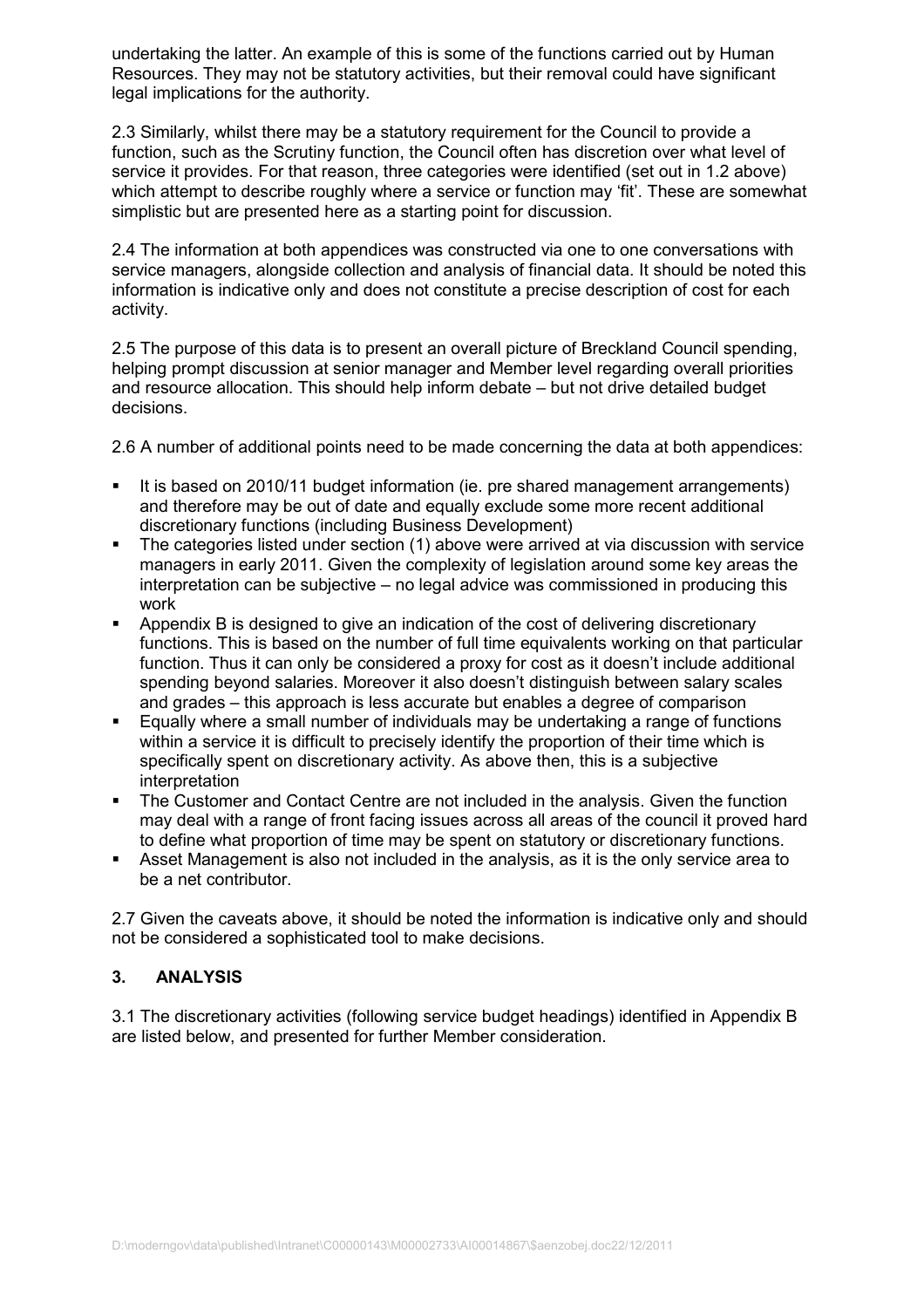| <b>Discretionary Function</b>                                                                           | <b>Service Area</b>        |
|---------------------------------------------------------------------------------------------------------|----------------------------|
| Central stationery, flex                                                                                | <b>Central Admin</b>       |
| Rail cards, concessionary fares, other duties                                                           |                            |
| Maintaining and Developing Modern. Gov (Committee Services IT system)                                   | Committee                  |
| Officer support to the Chairman of the Council                                                          |                            |
| Provide Administrative support to the elected members                                                   |                            |
| Management of Democratic Services Team                                                                  |                            |
| Arts development                                                                                        | Communities                |
| Sports development                                                                                      |                            |
| <b>Community Development and Match Funding</b>                                                          |                            |
| Youth engagement                                                                                        |                            |
| Pride in Breckland (funded by LSP)                                                                      |                            |
| <b>Environmental Awareness</b>                                                                          |                            |
| Community transport                                                                                     |                            |
| Voluntary sector grants                                                                                 |                            |
| Business & Market Intelligence: Economic Profile/ED Bulletin/ Market<br>Research - Data Base Management | Economic<br>Development    |
| Inward investment/site development                                                                      |                            |
| <b>Business Forums</b>                                                                                  |                            |
| <b>Small Grant Schemes</b>                                                                              |                            |
| <b>Job Fairs/Events</b>                                                                                 |                            |
| Project & Bid Development: Concept & Idea Generation/ Project & Bid                                     |                            |
| Development: Business Planning                                                                          |                            |
| REV-Active: Project delivery                                                                            |                            |
| REV-Active: Rollout to generate income                                                                  |                            |
| ERDF Project Compliance Claims and monitoring - RAG Reports                                             |                            |
| MTF Programme Management -SUE - Anchor Site Development -                                               |                            |
| Attleborough                                                                                            |                            |
| REV Programme - Snetterton Utilities                                                                    |                            |
| Animals - dog fouling                                                                                   | Environmental              |
| Animals - pests - control (contract management)                                                         | Protection                 |
| Environmental services - private water supply analysis                                                  |                            |
| Pollution control - asbestos                                                                            |                            |
| Pollution control - septic tank and cesspit emptying - information                                      |                            |
| Roads - flooding - drains and gullies                                                                   |                            |
| Licensing consultations - consultee                                                                     |                            |
| Radon / air quality advice                                                                              |                            |
| Contract Management - Grass Cutting & Horticultural Operations                                          | Environmental              |
| Procurement and Payments - Sustainable Communities                                                      | <b>Services</b>            |
| Grounds Maintenance Strategy/Service Development                                                        |                            |
| Corporate initiatives, training, finance, HR issues                                                     |                            |
| Finance General Management (team)                                                                       | Finance                    |
| Safety - health and safety - training courses (food)                                                    | Food, Health<br>and Safety |
| <b>Project Management</b>                                                                               | General Health             |
| Contract Management - Dog Warden                                                                        |                            |
| <b>Contract Management - Pest Control</b>                                                               |                            |
| Marketing                                                                                               |                            |
| <b>Empty Homes</b>                                                                                      | Housing                    |
| <b>Private Rented Sector renewal</b>                                                                    |                            |
| Home Improvement Agency                                                                                 |                            |
| <b>Member Training</b>                                                                                  | <b>HR</b>                  |
| <b>Staff Training</b>                                                                                   |                            |
| Reward and Recognition                                                                                  |                            |
| Hardware and software support                                                                           | <b>ICT</b>                 |
| <b>Contract Management</b>                                                                              |                            |
| <b>Tenders and Procurement</b>                                                                          |                            |
|                                                                                                         |                            |

D:\moderngov\data\published\Intranet\C00000143\M00002733\AI00014867\\$aenzobej.doc22/12/2011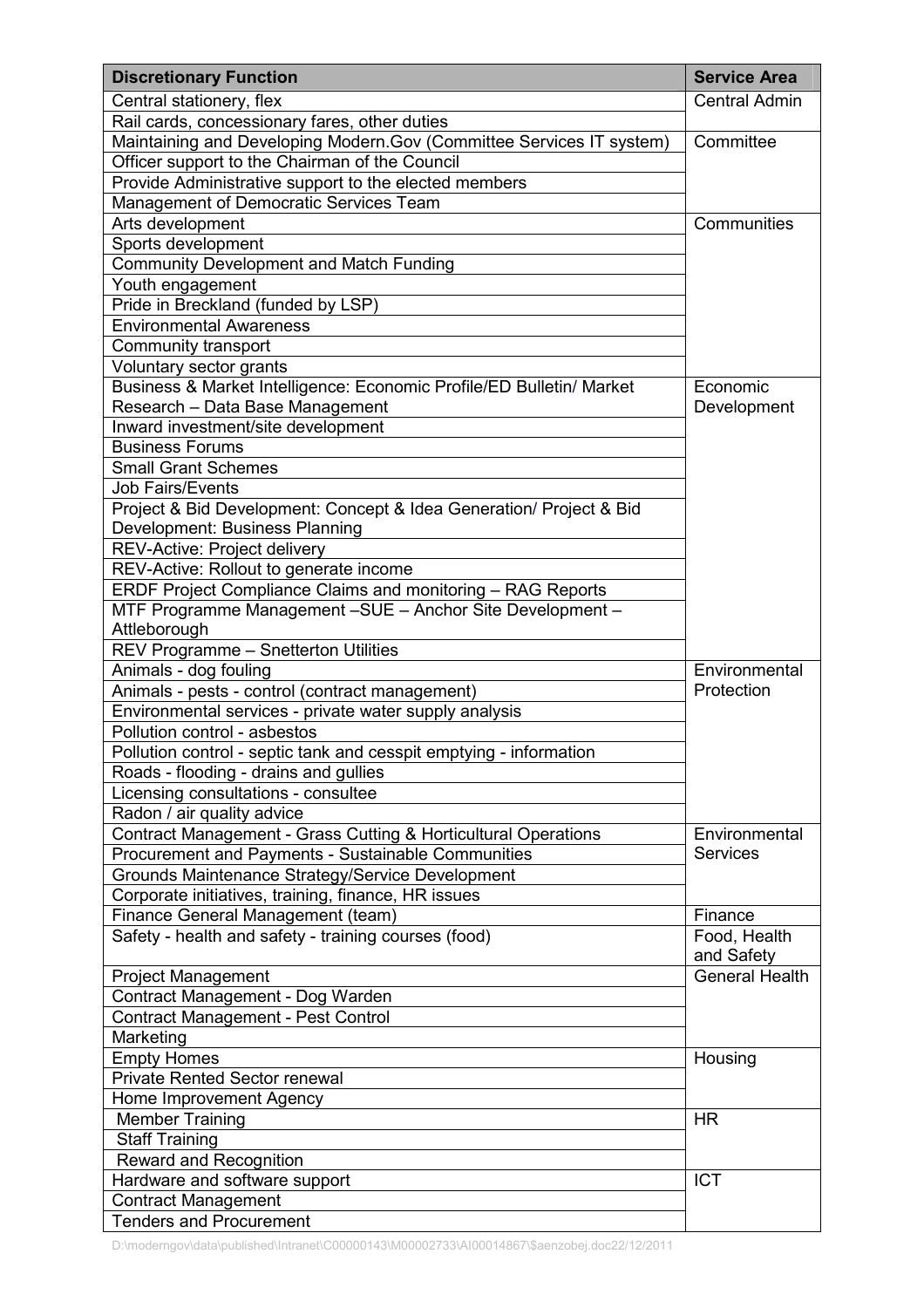| <b>Project Management and Support</b>                 |             |
|-------------------------------------------------------|-------------|
| Web services (application support                     |             |
| Telephone and Network support                         |             |
| <b>ICT Training</b>                                   |             |
| Press releases                                        | Marketing   |
| Media enquiries, arranging interviews/ photo/ calls   |             |
| Admin - newspaper cuttings, FOI, monitoring logs etc. |             |
| Creation of publications both internal and external   |             |
| <b>Brand maintenance</b>                              |             |
| Website / social media                                |             |
| Events                                                |             |
| Internal communications - emails, blog and biz        |             |
| Consultation                                          |             |
| <b>Print Room</b>                                     |             |
| <b>Graphic Design</b>                                 |             |
| <b>Risk Management</b>                                | Performance |
| Performance Management (Framework)                    |             |

# 4. REASONS FOR RECOMMENDATIONS

4.1 Given the nature of the limitations around the analysis presented here, it is suggested that the statutory mandatory/ statutory power/ discretionary distinction should not be used exclusively to drive decision making. A more appropriate starting point would be to consider Breckland Council's strategic priorities (as articulated through the Corporate Plan) followed by a pragmatic consideration of the resources needed to achieve the vision and objectives it sets out.

#### 5. IMPLICATIONS

#### 5.1 Risk

No recommendations made and therefore no risks directly associated with this paper. Any subsequent decisions regarding the ceasing of discretionary activity will need to be fully risk assessed.

## 5.2 Financial

At this stage there is no financial commitment. Any subsequent decisions regarding the ceasing of discretionary activity will need a full assessment of potential savings.

#### 5.3 Legal

No recommendations made and therefore no legal issues directly associated with this paper. Any subsequent decisions regarding the ceasing of discretionary activity may have legal implications and this relevant advice would need to be obtained.

#### 5.4 Equality and Diversity

As above. Any decisions to cease discretionary activity may have affect individuals or groups within our communities and this would need to assessed.

## 6 Alignment to Council Priorities

• Entrepreneurial Council

## 7. Wards/Communities Affected

#### None - Internal